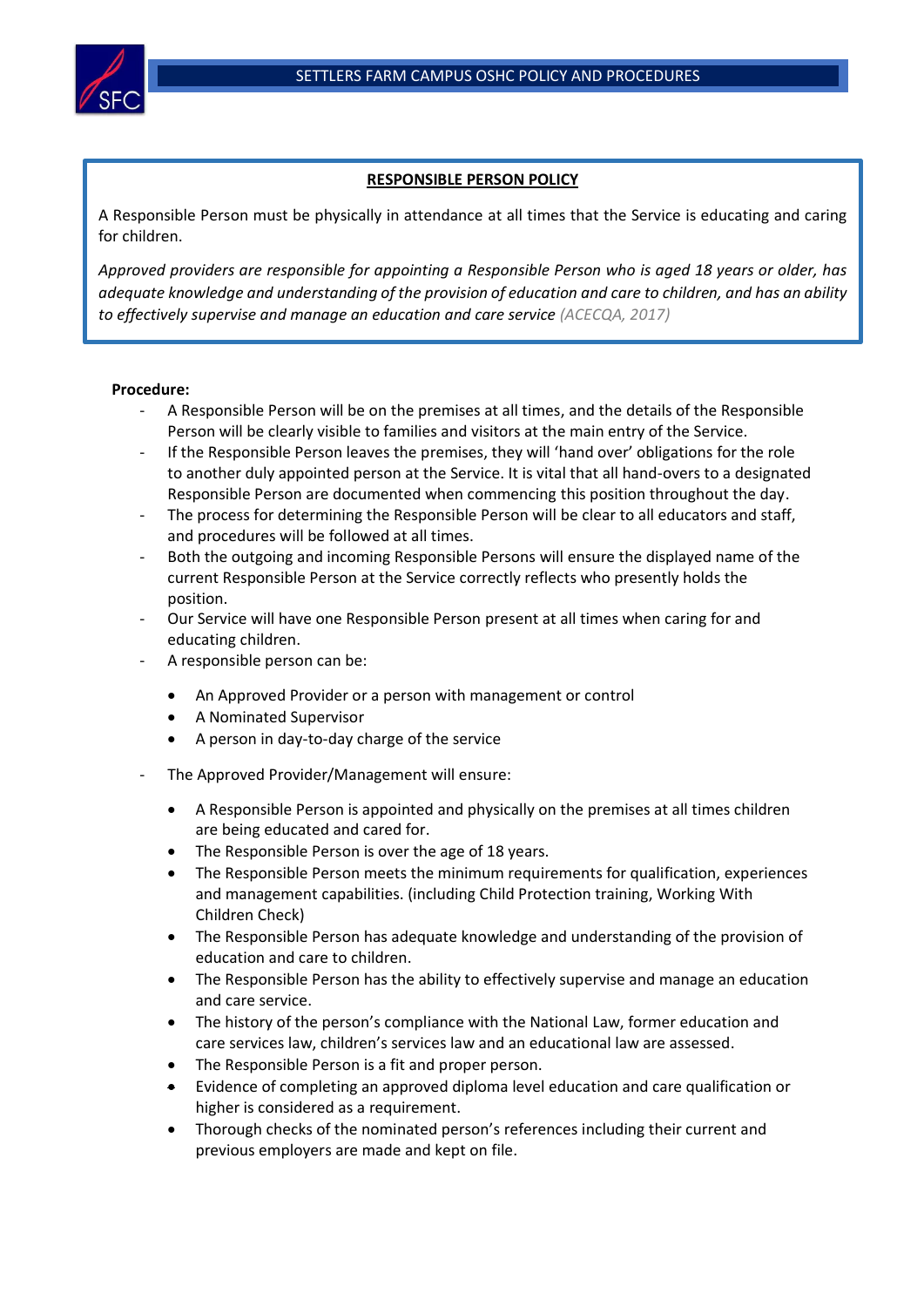

- Written consent for the position is provided by the Responsible Person and filed in staff records.
- The regulatory authority is notified 7 days prior to a **Nominated Supervisor** starting at the Service or within 14 days after the person has commenced the role through NQA IT System
- The regulatory authority is notified if the **Nominated Supervisor** changes their name or contact details; is no longer employed by the Service, has been removed from the role or withdraws their nomination.
- A Responsible Person will be removed from the position should management become aware of a matter or incident which affects the ability of the person to meet the minimum requirements of the position.
- The staff register has the name of the Responsible Person at the Service for each time children are being educated and cared for by the Service.
- A Responsible Person is on duty from the time the Service opens each day until the time the Service closes.
- The **PIDTDC** interchanges with the Nominated Supervisor in their absence
- Responsible Persons are aware that they have to sign off when they have finished their duty and will ensure the Nominated Supervisor or appointed Responsible Person (PIDTIC) will sign on and take on the role.
- A Nominated Supervisor/appointed Responsible person will:
	- Provide written consent to accept the role of Responsible Person.
	- Sign their name and hours of responsibility on the Responsible Service Register.
	- Ensure that the identity of the Responsible Person on duty is displayed in the main entrance of the Service and is easily visible for families and visitors.
	- Inform the Director in a timely manner in the event of absence from the Service due to leave or illness so they can be replaced by another Responsible Person.
	- Ensure they have a sound understanding of the role of Responsible Person.
	- Abide by any conditions placed on the Responsible Person.
	- Understand that a Responsible Person placed in day-to-day charge (PIDTIC) of the Service does not have the same responsibilities under the National Law as the Nominated Supervisor.
	- In the case of Nominated Supervisor, Notify the Regulatory Authority within 7 days of any changes to their personal situation, including a change in mailing address, circumstances that affect their status as fit and proper (such as the suspension or cancellation of a Working with Children Check card or teacher registration), or if they are subject to disciplinary proceedings.
	- Notify management at the Service in writing, if they wish to withdraw their consent to be a Responsible Person.

## NATIONAL QUALITY STANDARD

| QUALITY AREA 4: STAFFING ARRANGEMENTS |                        |                                                                      |  |  |  |
|---------------------------------------|------------------------|----------------------------------------------------------------------|--|--|--|
| 4.1                                   | Staffing Arrangement s | Staffing arrangements enhance children's learning and<br>development |  |  |  |